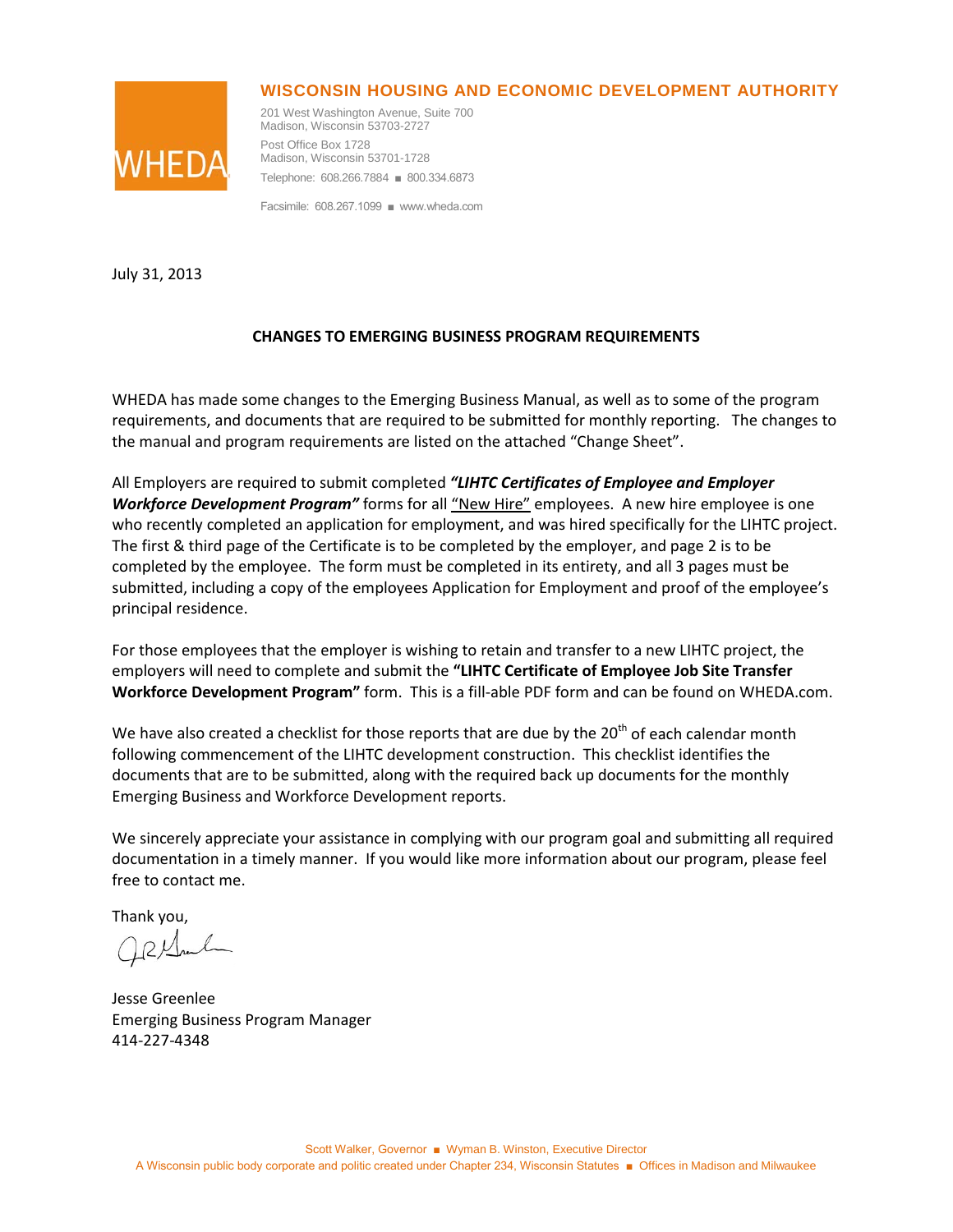| <b>Page Number</b> | Paragraph         | <b>Old Language</b>                                                                                                                                                                                                                                                                                                                                                                                                                      | <b>New Language</b>                                                                                                                                                                                                                                                                                                                                                                                                                                                                                                                                                                                                                      |
|--------------------|-------------------|------------------------------------------------------------------------------------------------------------------------------------------------------------------------------------------------------------------------------------------------------------------------------------------------------------------------------------------------------------------------------------------------------------------------------------------|------------------------------------------------------------------------------------------------------------------------------------------------------------------------------------------------------------------------------------------------------------------------------------------------------------------------------------------------------------------------------------------------------------------------------------------------------------------------------------------------------------------------------------------------------------------------------------------------------------------------------------------|
| Cover Page         | <b>Cover Page</b> | Changed the WHEDA Logo removing "We Do So You Can"                                                                                                                                                                                                                                                                                                                                                                                       | Only the WHEDA Logo is showing.                                                                                                                                                                                                                                                                                                                                                                                                                                                                                                                                                                                                          |
| Cover Page         | <b>Cover Page</b> | May 3, 2013                                                                                                                                                                                                                                                                                                                                                                                                                              | June 28, 2013                                                                                                                                                                                                                                                                                                                                                                                                                                                                                                                                                                                                                            |
| Page 2             | Par 2             | Submit written documentation to WHEDA including: the full name of the employee you wish<br>to retain as a Workforce Program participant.                                                                                                                                                                                                                                                                                                 | For those employees you wish to retain, please complete and submit LIHTC Certificate of Employee Job Site<br>Transfer Workforce Development Program form. The form will request the following: Employee name, date of<br>initial hire, initial LIHTC project name and address that the employee worked on,                                                                                                                                                                                                                                                                                                                               |
| Page 2             | Par 4             | Program's 12 divisions of construction                                                                                                                                                                                                                                                                                                                                                                                                   | Program's twelve (12) divisions of labor                                                                                                                                                                                                                                                                                                                                                                                                                                                                                                                                                                                                 |
| Page 3             | Par 4             | Prospective area residents may apply for Program certification by completing a Workforce<br>Development Program Certificates of Employee/Employer. The Employee portion of the<br>Certificate is completed and submitted to the contractors/subcontractors with backup<br>documentation verifying the permanent place of residence.                                                                                                      | Prospective area residents who have submitted an Application for Employment with the<br>contractors/subcontractors may apply for Program certification by completing a Workforce Development Program<br>Certificates of Employee/Employer form. The "New Hire" employee is to complete the Employee portion of the<br>Certificate and submit the certificate to the contractors/subcontractors with backup documentation verifying the<br>permanent place of residence.                                                                                                                                                                  |
| Page 3             | Par 4 Bullet 1    | Attach a photocopy of all Certificates of Employee/Employer to the initial Workforce<br>Development Monthly Report submission. After the initial submission, Certificates for new<br>hires may be sent to WHEDA as they occur, or with the next monthly Report.                                                                                                                                                                          | Attach a photocopy of all Certificates of Employee/Employer, along with a copy of the "New Hire" employees<br>Application for Employment, and proof of permanent place of residence to the initial Workforce Development<br>Monthly Report submission. After the initial submission, Certificates, Application for Employment for new hires,<br>and proof of permanent place of residence may be sent to WHEDA as they occur, or with the next monthly Report.                                                                                                                                                                           |
| Page 3             | Par 4 Bullet 2    | Payroll reports for contractors/subcontractors employing Program participants must be<br>submitted with the Monthly Workforce Development Report (See Section 4                                                                                                                                                                                                                                                                          | Payroll reports for contractors/subcontractors employing Program participants must be submitted with the<br>Monthly Workforce Development Report (See Section 3                                                                                                                                                                                                                                                                                                                                                                                                                                                                          |
| Page 4             | Par 2             | Owners must require contractors/ subcontractors working on the LIHTC development retain<br>payroll records, and the original Certificates of Employee/Employer with proof of residency<br>for the Workforce Development Program for a period of three (3) years after the contracto<br>/subcontractor receives final payment under its' construction contract, and shall be made<br>available to WHEDA for review upon reasonable notice | Owners must require contractors/ subcontractors working on the LIHTC development retain payroll records, employees<br>Application for Employment and the original Certificates of Employee/Employer with proof of residency for the Workforce<br>Development Program for a period of three (3) years after the contractor /subcontractor receives final payment under its'<br>construction contract, and shall be made available to WHEDA for review upon reasonable notice.                                                                                                                                                             |
| Pg 6 & 7           | Various Par.      | By the 20th of each calendar month following the commencement of LIHTC development<br>construction, the owner will submit a Workforce Development Monthly Report to WHEDA<br>detailing area resident employee name, phone, job title, residence information, start and/or<br>end date, hours worked and job retention for the prior month.                                                                                               | By the 20th of each calendar month following the commencement of LIHTC development construction, the owner<br>will submit a Workforce Development Monthly Report to WHEDA identifying all "New Hire" employees, and any<br>employees who have been transferred from another LIHTC project. A new hire employee is one who recently<br>completed an application for employment and was hired specifically for the LIHTC project. When completing the<br>monthly report please include the following: employee name, phone, job title, residence information, start and/or<br>end date, hours worked and job retention for the prior month |
| Page 7             | Page 7            | Attach a photocopy of all Certificates of Employee/Employer to the initial Monthly Report<br>faxed to WHEDA as they occur, or with the next monthly Report.                                                                                                                                                                                                                                                                              | For all "New Hires", Employer must submit a photocopy of the employees Application for Employment, and a<br>photocopy of all completed Certificates of Employee/Employer to the initial Monthly Report submission. After the<br>submission. After the initial submission, Certificates for new hires may be mailed, emailed or initial submission, photocopies of Applications for Employment and Certificates for "New Hires" may be mailed,<br>emailed or faxed to WHEDA as they occur, or with the next monthly Report.                                                                                                               |
| Page 8             | Page 8            | By the 20 <sup>th</sup> monthly, following construction commencement Monthly Report-Emerging<br>Business and Monthly Report - Workforce Development accompanied by required<br>Certificates of Employee/Employer and monthly payrolls.                                                                                                                                                                                                   | By the 20 <sup>th</sup> monthly, following construction commencement Monthly Report-Emerging Business and Monthly<br>Report - Workforce Development accompanied by required Certificates of Employee/Employer, photocopy of<br>employees Application for Employment (new hires), and monthly payrolls. For those employees being Transferred<br>from LIHTC project to another, please submit the LIHTC Certificate of Employee Job Site Transfer Workforce<br>Development Program form.                                                                                                                                                  |